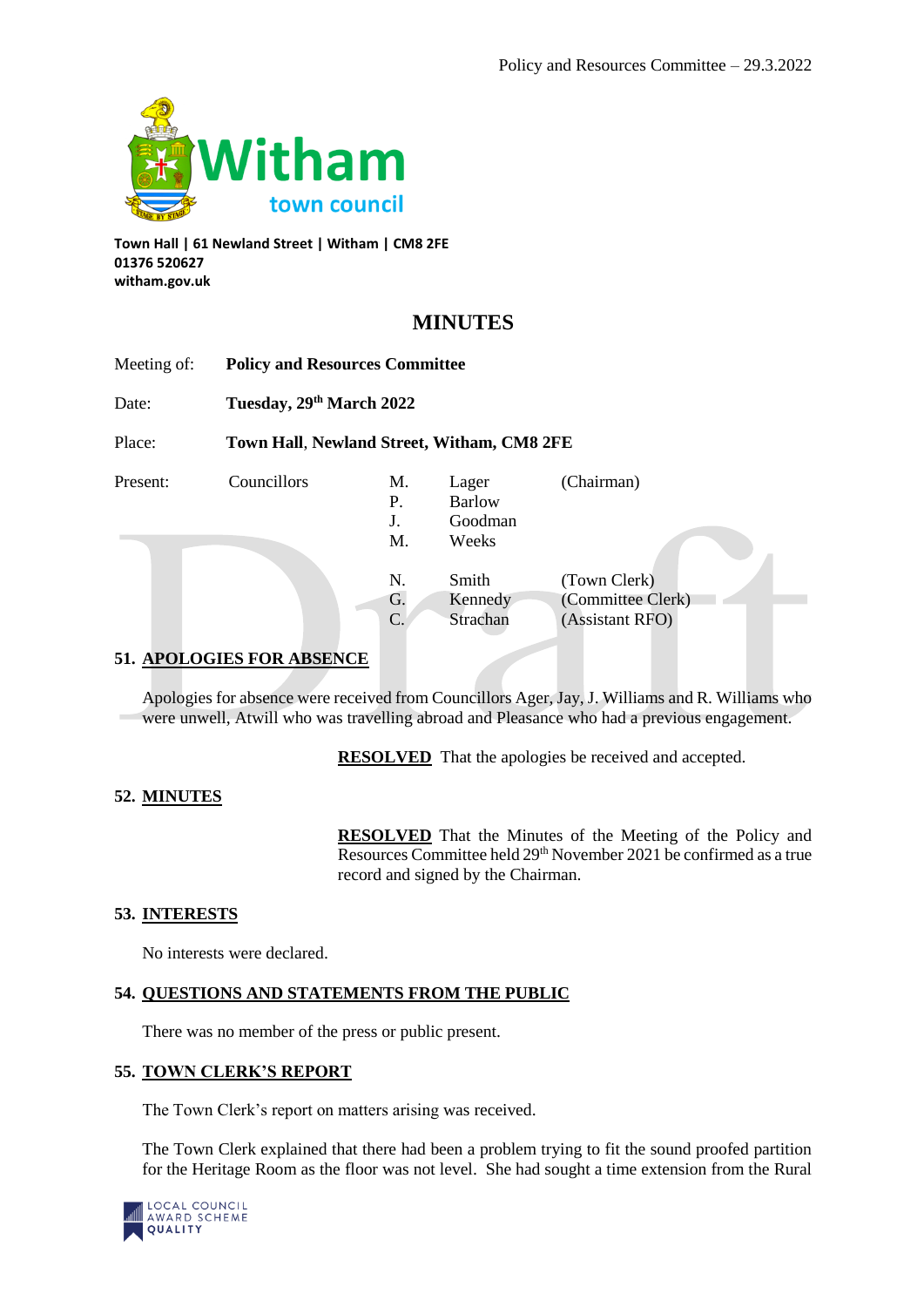Community Council for Essex whilst a new quote was obtained. She said that a further grant from the Changing Places Toilet scheme had been applied for from Central Government through Braintree District Council to improve the toilets on the ground floor at the Town Hall. It looked as though the application was successful and a grant of £60,000 would be available towards the renovations.

**RESOLVED** That the report be received and information noted.

### **56. MEMBERS' ATTENDANCE AT MEETINGS**

Details of Members' attendance at Meetings were received.

The Town Clerk explained that as the apologies were now received and the reason accepted by Members this re-sets the clock for absences. She stressed that Members absent for a time would need to either ensure that they send their apologies for each Meeting or seek a leave of absence.

**RESOLVED** That the details be received and information noted.

# **57. ANONYMOUS LETTERS**

A draft policy regarding anonymous letters was received.

**RESOLVED** That the policy for Anonymous Letters be received, adopted and reviewed in two years' time.

### **58. POLICY UPDATES**

(a) Training Policy

Members reviewed and agreed the Training Policy.

**RESOLVED** That the Training Policy be received, agreed and reviewed in a year.

#### (b) Data and Document Retention

Members reviewed and agreed the Data and Document Retention Policy. The Town Clerk explained that original documents on the server were backed up weekly.

> **RESOLVED** That the Data and Document Retention Policy be received, agreed and reviewed in two years' time.

#### (c) Extended Procurement Process

Members reviewed and agreed the Extended Procurement Process but suggested that it be reviewed every two years.

> **RESOLVED** That the Extended Procurement Process be received, agreed and reviewed every two years.

#### (d) Freedom of Information

Members reviewed the Freedom of Information Policy and suggested that the source of information which was already in the public domain should be identified.

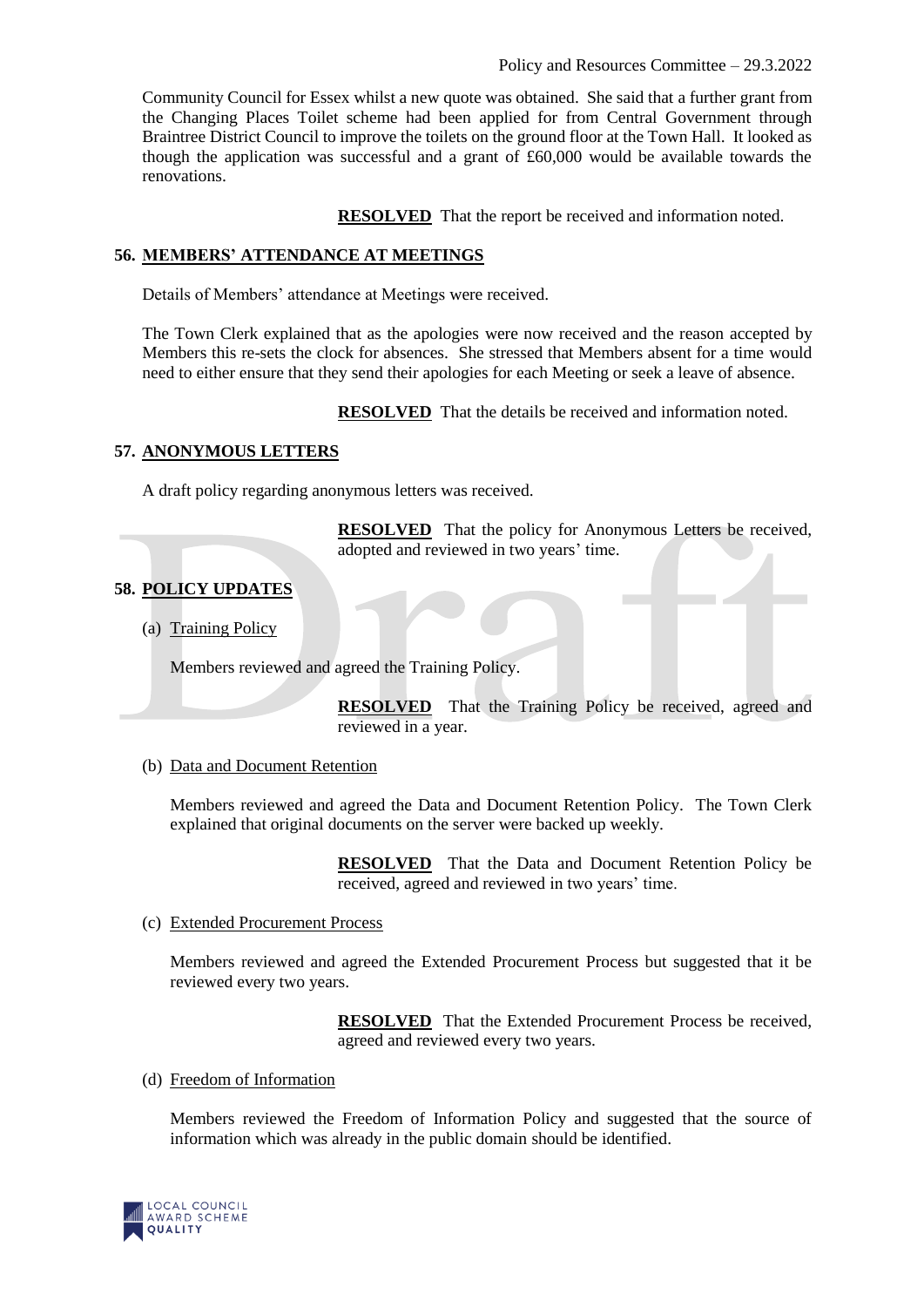**RESOLVED** That the Freedom of Information Policy be received and agreed with the source of information, which was already in the public domain, be identified.

(e) Registration of Gifts

The Registration of Gifts Policy was received and reviewed.

Members agreed that it was unreasonable for the Deputy Town Clerk to give permission to the Town Clerk to attend functions and similar events.

> **RESOLVED** That the Registration of Gifts Policy be received and agreed with the paragraph relating to permission for the Town Clerk to attend functions be removed.

(f) Publication Scheme

The Publication Scheme was received and reviewed.

A suggestion was made that agendas and minutes should be more widely circulated but it was pointed out that the documents were available on the website and likewise other Councils' documents on theirs.

It was agreed that risk assessments should be removed from the list.

**RESOLVED** That the Publication Scheme be received and agreed with risk assessments removed from the document.

(g) General Privacy Notice

The General Privacy Notice was received.

Members considered that rather than activities paid for such as hiring Council services, it should read goods and services are paid for.

> **RESOLVED** That the amended General Privacy Notice be received and agreed.

# **59. ARMED FORCES COVENANT**

Members were asked to consider the Town Council signing the Armed Forces Covenant.

Members noted that it would be necessary to specify what the Town Council would be doing and as there was not an armed forces community in Witham this would prove difficult to achieve. It was pointed out that the Town Council had a good working relationship with the Royal British Legion.

> **RESOLVED** That the decision be taken that it would not be appropriate for the Town Council to sign the Armed Forces Covenant.

# **60. COUNCIL TAX COLLECTION FUND SURPLUS**

A letter was received from Braintree District Council regarding its decision not to share the surplus with parish and town councils.

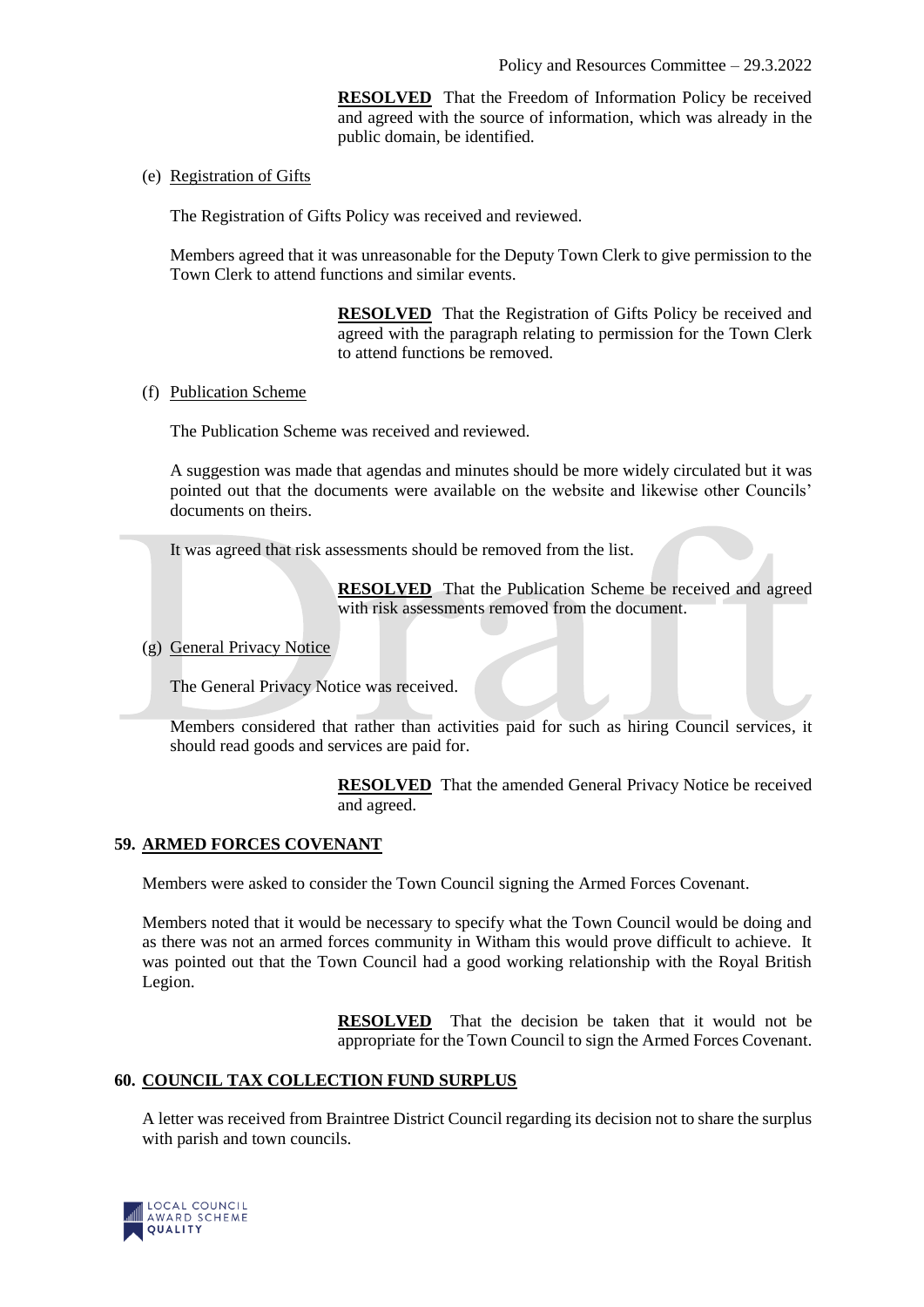Members were disappointed that the District Council had decided not to share the surplus particularly as Braintree and Bocking were unparished so its residents did not need to pay for concurrent functions unlike other residents in the Braintree District.

It was agreed that further information should be sought as to whether funding surplus was paid to Essex County Council and the Police before further consideration was given to this matter.

> **RESOLVED** That the letter be received and information sought as to whether funding surplus was paid to Essex County Council and the Police.

### **61. FINANCIAL SCRUTINY PANEL**

The results of the Financial Scrutiny Panel were received.

Members were appreciative of the panel's work that demonstrated that appropriate checks and balances had been made.

It was suggested that it might be useful to look at obstacles which prevent activities.

**RESOLVED** That the results of the Financial Scrutiny Panel be received.

### **62. FINANCIAL STATEMENTS**

### **(a) BANK RECONCILIATION**

The Bank Reconciliations to 28<sup>th</sup> February 2022 were received.

**RESOLVED** That the Bank Reconciliations to 28<sup>th</sup> February 2022 be received, approved and signed by the Chairman.

### **(b) SCHEDULE OF RECEIPTS AND PAYMENTS**

The Schedule of Receipts and Payments to 28<sup>th</sup> February 2022 were received.

**RESOLVED** That the Schedule of Receipts to 1<sup>st</sup> November 2021 totalling £162,006.99 and to 28<sup>th</sup> February 2022 totalling £42,294.01; that the Schedule of Payments for the Unity Trust Account for the period  $1<sup>st</sup>$  November 2021 to  $28<sup>th</sup>$  February 2022 totalling £408,714.00 and for Lloyds Bank for the period  $1<sup>st</sup>$  February to  $28<sup>th</sup>$  February 2022 and totalling £1,344.12 be received, approved and signed by the Chairman.

#### **(c) BUDGET STATEMENTS AND EARMARKED RESERVES**

The Budget Statements and Earmarked Reserves to  $28<sup>th</sup>$  February 2022 were received along with an Exceptions Report.

> **RESOLVED** That the Budget Statements and Earmarked Reserves to 28<sup>th</sup> February 2022 be received.

# **63. CIVIC PROTOCOL**

A draft Civic Protocol was received.